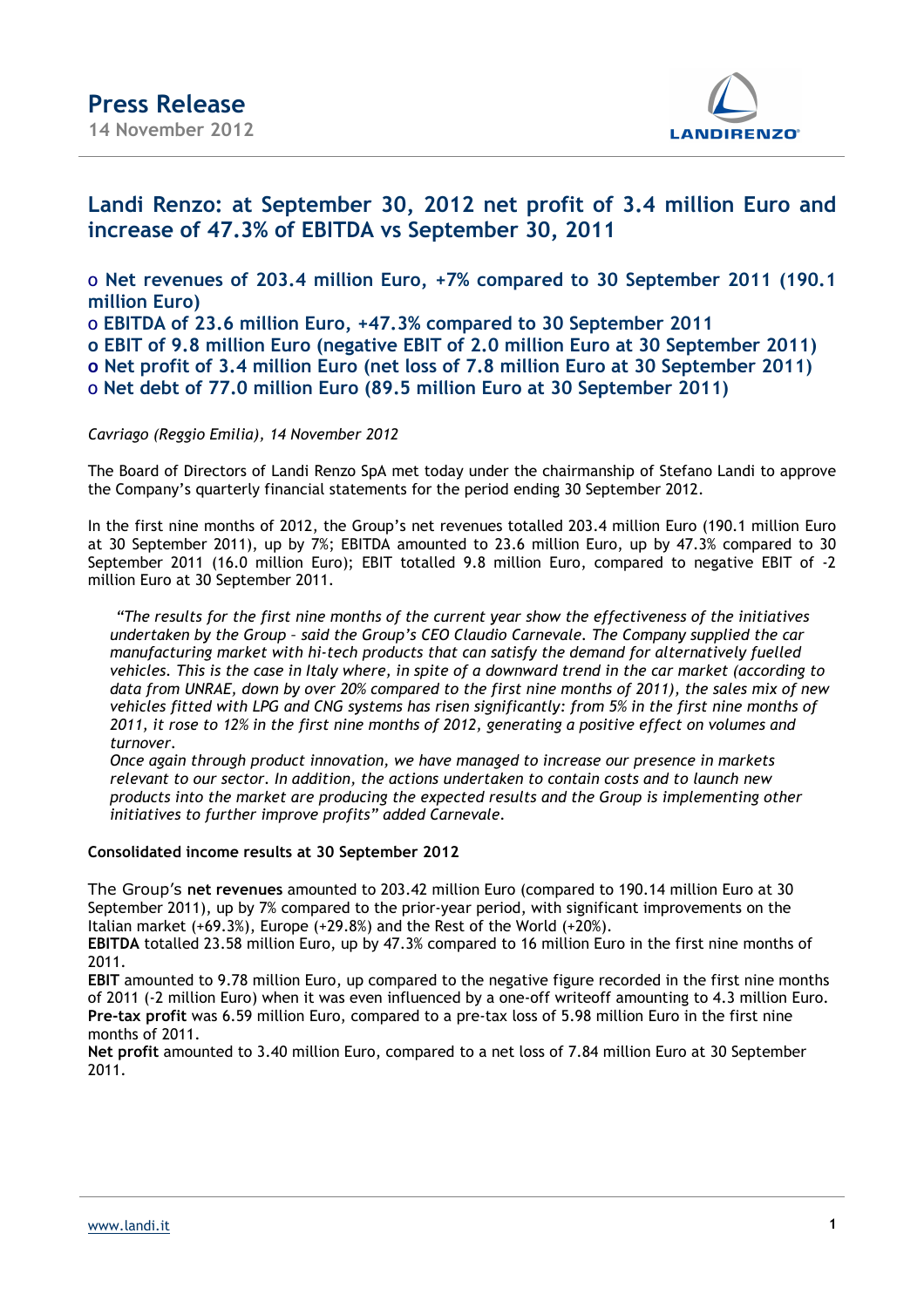

#### **Breakdown of revenues**

**Revenues from sales of products and services** in the gas sector rose from 179.04 million Euro in the first nine months of 2011 to 192.75 million Euro in the first nine months of 2012, up by 7.7%.

The **improvement in sales in the LPG sector** (+41.5%) largely occurred on European markets and in particular in Italy, a market which saw sharp growth in demand both for OEM registrations and for aftermarket transformations.

It should be noted that the CNG sector improved in the third quarter, but the recovery did not offset the drop recorded in the first six months of the year due to the fall in South-Western Asia. Overall the CNG sector fell by 26.8% compared to the same period in 2011.

Product sales in the alarm, sound and other sectors fell from 11.10 million Euro to 10.67 million Euro.

The geographical breakdown shows that the Landi Group generated 71.3% of its consolidated revenues abroad (81.9% in Q311), of which 40.6% outside of Europe and 30.8% in Europe, where net sales increased by 29.8% (totalling 62.74 million Euro at 30 September 2012).

With respect to the first nine months of 2011, results as of September 30, 2012 show that:

- sales in Italian market rose by 69.3%, with revenues reaching 58.29 million Euro due to rising demand for green and cheaper fuels (LPG and CNG) and the renewed offer of products for the OEM channel with systems compatible with the requirements of the Euro V regulations that are currently in force;
- revenues in Europe rose by 29.8%, with significant increases in sales in Eastern Europe;
- the South-Western Asian area, as already highlighted in the first half of 2012, recorded a decrease in sales by 67.8%, mainly due to a sharp slowdown in the Iranian and Pakistani markets.
- American markets revenues increased by 11.6%, in particular Latin America, while sales in the markets of the Rest of the World rose by 20,0% thanks to the positive trend in demand in the Far East.

#### **Consolidated financial results at 30 September 2012**

**Net debt** at 30 September 2012 was 76.96 million Euro compared to 71.56 million Euro at 30 June 2012.

#### **2012 outlook**

The trend in the first nine months of the year is in line with the Group's forecasts for 2012 and shows positive results in terms of both revenues and profits, despite the ongoing difficulties relating to the macroeconomic scenario and the key market, including business restrictions caused by specific country problems in South-Western Asia.

As for the 2012 as a whole, the Group confirms a positive outlook with revenues growing by over 5% compared to 2011, as well as EBITDA margin over 10%. The additional revenues expected for the current year from the newly created SAFE S.p.A. total around 6 million Euro

In compliance with the provisions of art. 2428 of the Italian Civil Code, it should be noted that during 2011 the Parent Company did not trade any treasury shares or shares of parent companies and currently does not hold any treasury shares or shares of parent companies. The subsidiaries do not hold any shares of the Parent Company.

*Paolo Cilloni, Manager in charge of preparing the financial reports, declares – pursuant to article 154–bis, par. 2 of Legislative Decree no. 58 of 24 February 1998 – that the accounting information provided herein is in line with the documented results and the accounting books and entries.*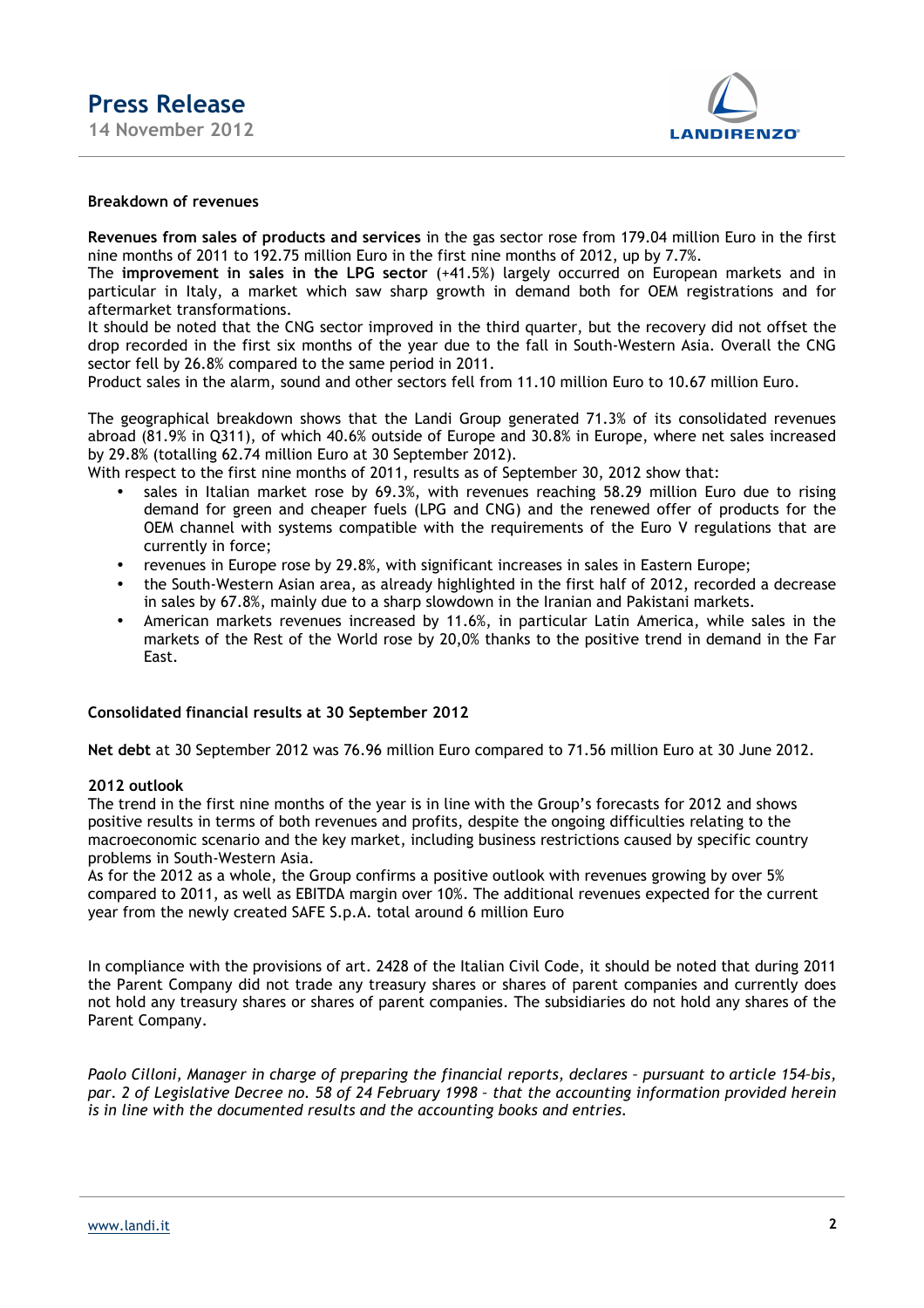



*The Financial Report at 30 September 2012 will be made available to the public at the registered office of the Company as well as at Borsa Italiana SpA and at the website www.landi.it within the legally required deadlines.* 

*This press release, together with a presentation, is also available on the company's website www.landi.it together with a presentation.* 

#### *This press release is a translation. The Italian version prevails*

**Landi Renzo** is a world leader in the sector of components and LPG and CNG fuel systems for motor vehicles. Based in Cavriago (Reggio Emilia – Italy) and with more than 50 years' experience in the sector, Landi Renzo is distinguished by the sustained growth of its revenues and the extent of its international operations, with a presence in over 50 countries and with more than 70% of sales generated abroad.

Landi Renzo S.p.A. has been listed in the STAR segment of Borsa Italiana MTA market since June 2007.

**Pierpaolo Marziali Marco Fraquelli** M&A and Investor Relations Manager **fraguelli@secrp.it** ir@landi.it **Daniele Pinosa Corrado Storchi**<br>
External Relations Manager<br>
Pinosa@secrp.it<br>
Tel. +39 02.624999.1 External Relations Manager cstorchi@landi.it Tel. +39 0522.94.33

**Landi Renzo SEC Relazioni Pubbliche e Istituzionali**

**IR Top Consulting** Maria Antonietta Pireddu Tel. +39 02 45.47.38.84/3 ir@irtop.com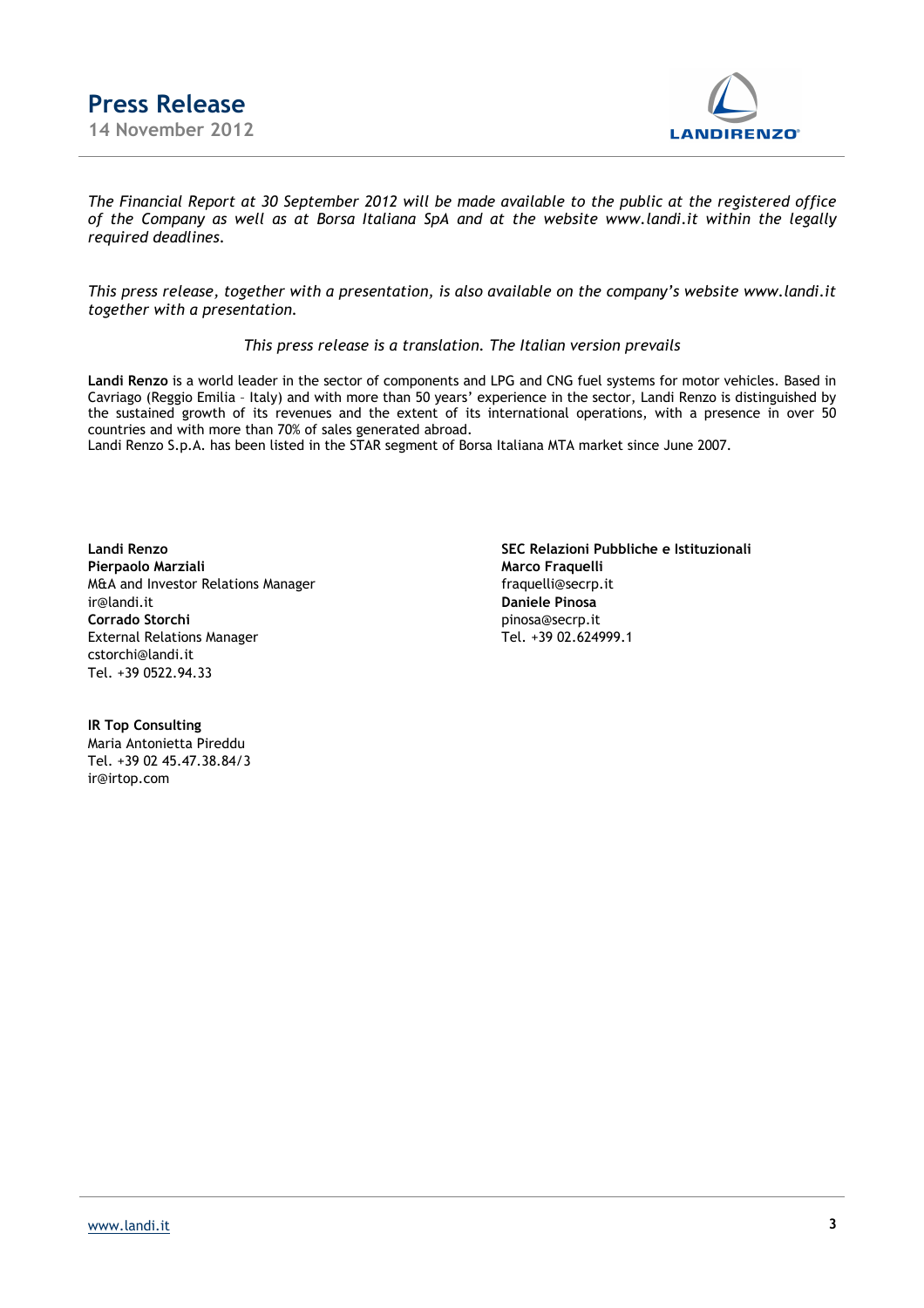# **Press Release**

**14 November 2012** 



| <b>CONSOLIDATED STATEMENT OF COMPREHENSIVE INCOME (thousands of Euros)</b> | 30/09/2012 | 30/09/2011 | 3Q12      | 3Q11      |
|----------------------------------------------------------------------------|------------|------------|-----------|-----------|
| Revenues (goods and services)                                              | 203,286    | 188,966    | 64,142    | 62,122    |
| Revenues (goods and services) - related parties                            | 131        | 1,173      | 120       | 274       |
| Other revenue and income                                                   | 1,490      | 816        | 531       | 138       |
| Cost of raw materials, consumables and goods and change in inventories     | $-92,838$  | $-91,039$  | $-30,416$ | $-29,743$ |
| Costs for services and use of third party assets                           | $-54,397$  | $-50,293$  | $-16,436$ | $-17,317$ |
| Costs for services and use of third party assets – related parties         | $-1,189$   | $-1,146$   | $-401$    | $-384$    |
| Personnel expenses                                                         | $-30,998$  | $-30,479$  | $-9,152$  | $-9,318$  |
| Accruals, impairment losses and other operating expenses                   | $-1,905$   | $-1,994$   | $-693$    | $-653$    |
| <b>Gross Operating Profit</b>                                              | 23,580     | 16,004     | 7,695     | 5,119     |
| Amortization, depreciation and impairment losses                           | $-13,798$  | $-17,999$  | $-4,649$  | $-8,911$  |
| of which non-recurring                                                     | 0          | $-4,316$   | 0         | $-4,316$  |
| <b>Net Operating Profit</b>                                                | 9,782      | $-1,995$   | 3,046     | $-3,792$  |
| Financial income                                                           | 545        | 377        | 193       | 106       |
| Financial expenses                                                         | $-3,167$   | $-2,543$   | $-990$    | $-943$    |
| Exchange rate gains and losses                                             | $-567$     | $-1,822$   | $-558$    | 394       |
| Profit (Loss) before tax                                                   | 6,593      | $-5,983$   | 1,691     | $-4,235$  |
| Taxes                                                                      | $-3,223$   | $-1,885$   | $-1,046$  | $-978$    |
| Net profit (loss) for the Group and minority interests, including:         | 3,370      | $-7,868$   | 645       | $-5,213$  |
| Minority interests                                                         | $-33$      | $-29$      | $-152$    | 229       |
| Net Profit (Loss) of the Group                                             | 3,403      | $-7,839$   | 797       | $-5,442$  |
|                                                                            |            |            |           |           |
| Basic earnings (loss) per share (calculated on 112.500.000 shares)         | 0.0303     | $-0.0697$  | 0.0071    | $-0.0484$ |
| Diluted earnings (loss) per share                                          | 0.0303     | $-0.0697$  | 0.0071    | $-0.0484$ |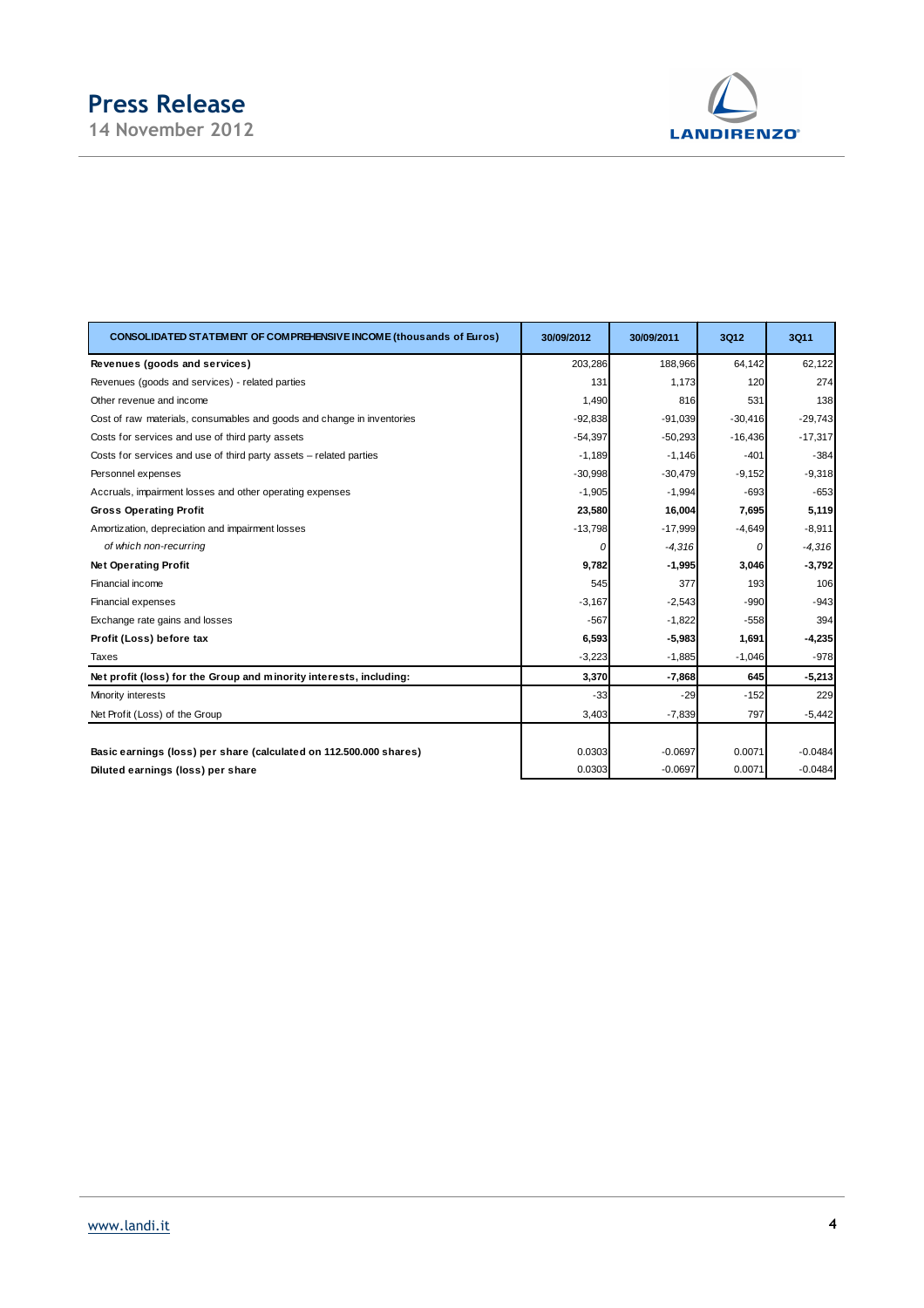# **Press Release**

**14 November 2012** 



| <b>ASSETS (thousands of Euros)</b>                                 | 30/09/2012 | 31/12/2011 | 30/09/2011 |
|--------------------------------------------------------------------|------------|------------|------------|
| Non-current assets                                                 |            |            |            |
| Property, plant and equipment                                      | 32,856     | 35,096     | 35,745     |
| Development expenditure                                            | 8,071      | 10,346     | 10,811     |
| Goodw ill                                                          | 55,582     | 55,582     | 55,582     |
| Other intangible assets with finite useful lives                   | 27,698     | 29,506     | 29,815     |
| Other non-current financial assets                                 | 2,642      | 170        | 253        |
| Deferred tax assets                                                | 13,927     | 13,274     | 12,104     |
| <b>Total non-current assets</b>                                    | 140,776    | 143,974    | 144,310    |
| <b>Current assets</b>                                              |            |            |            |
| Trade receivables                                                  | 81,734     | 77,429     | 79,558     |
| Trade receivables - related parties                                | 268        | 361        | 453        |
| Inventories                                                        | 76,745     | 67,408     | 80,375     |
| Other receivables and current assets                               | 22,606     | 27,452     | 29,296     |
| <b>Current financial assets</b>                                    | 187        | 176        | 120        |
| Cash and cash equivalents                                          | 18,945     | 20,059     | 20,010     |
| <b>Total current assets</b>                                        | 200,485    | 192,885    | 209,812    |
| <b>TOTAL ASSETS</b>                                                | 341,261    | 336,859    | 354,122    |
|                                                                    |            |            |            |
| <b>EQUITY AND LIABILITIES (thousands of Euros)</b>                 | 30/09/2012 | 31/12/2011 | 30/09/2011 |
| Group shareholders' equity                                         |            |            |            |
| Share capital                                                      | 11,250     | 11,250     | 11,250     |
| Other reserves                                                     | 124,878    | 134,154    | 133,151    |
| Profit (loss) for the period                                       | 3,403      | $-9,138$   | $-7,839$   |
| Total equity attributable to the shareholders of the parent        | 139,531    | 136,266    | 136,562    |
| <b>Minority interests</b>                                          | 848        | 738        | 693        |
| <b>TOTAL EQUITY</b>                                                | 140,379    | 137,004    | 137,255    |
| <b>Non-current liabilities</b>                                     |            |            |            |
| Non-current bank loans                                             | 27,861     | 40,119     | 54,810     |
| Other non-current financial liabilities                            | 49         | 49         | 123        |
| Provisions for risks and charges                                   | 5,255      | 4,860      | 4,585      |
| Defined benefit plans                                              | 2,986      | 2,835      | 2,849      |
| Deferred tax liabilities                                           | 10,604     | 12,351     | 12,849     |
| <b>Total non-current liabilities</b><br><b>Current liabilities</b> | 46,755     | 60,214     | 75,216     |
| Bank overdrafts and short-term loans                               | 67,925     | 69,878     | 54,441     |
| Other current financial liabilities                                | 74         | 125        | 123        |
|                                                                    |            |            |            |
| Trade payables                                                     | 71,682     | 55,903     | 70,961     |
| Trade payables - related parties<br><b>Tax liabilities</b>         | 75         | 61         | 64         |
|                                                                    | 6,017      | 6,458      | 7,425      |
| Other current liabilities                                          | 8,354      | 7,216      | 8,637      |
| <b>Total current liabilities</b>                                   | 154,127    | 139,641    | 141,651    |
| <b>TOTAL LIABILITIES AND EQUITY</b>                                | 341,261    | 336,859    | 354,122    |